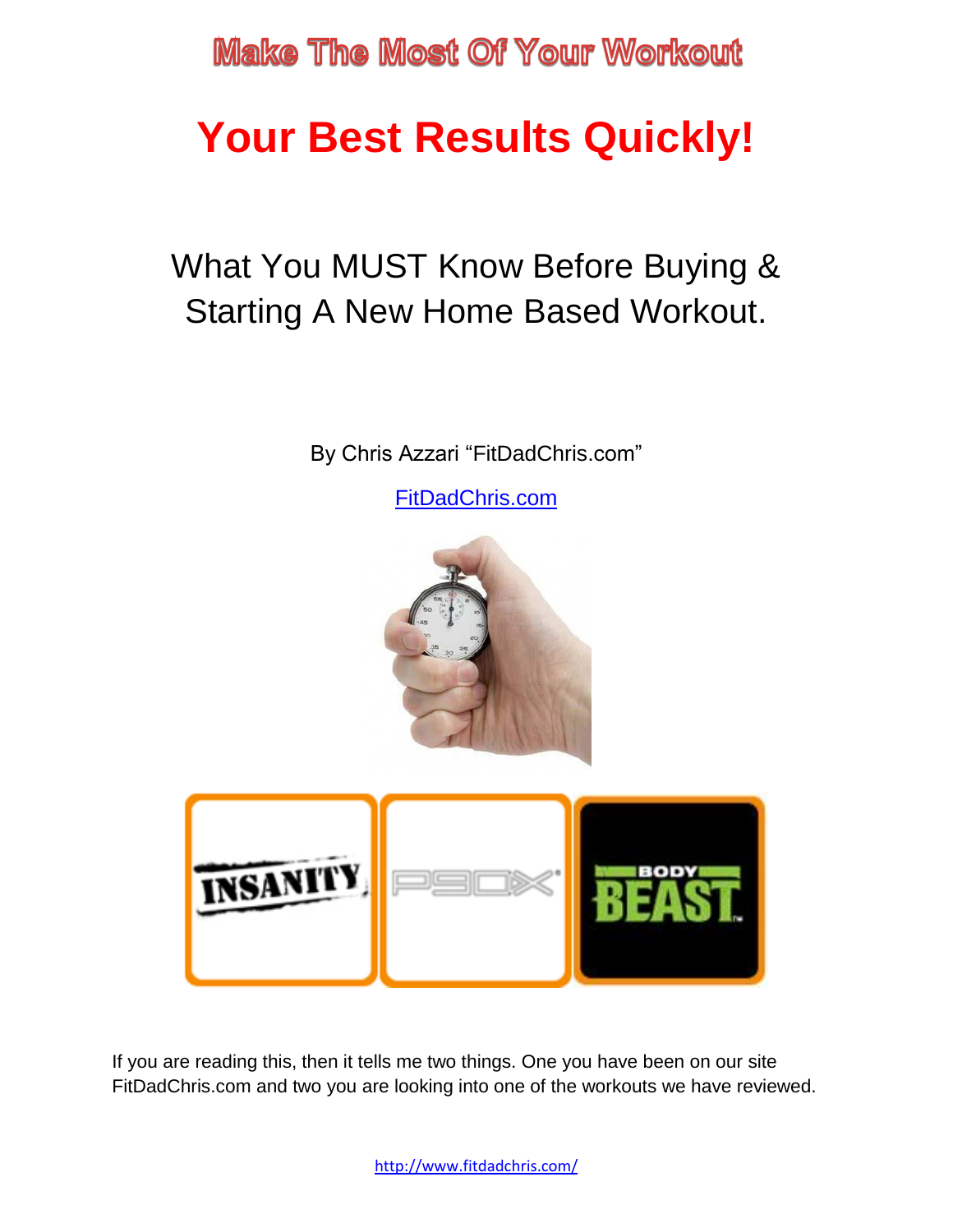Right off the bat… any of the workouts we talk about on our site will get you results! Simple as that… The real question is what results are you looking for, what kind of time do you have, and how much money do you want to spend?

#### **Quick Overview of FitDadChris**

- Basically we originally created TheFitDads.com which was started by Chris, Mike, and Ken. It was a site created to help us motivate each other and help motivate friends, family, and people who stumble across the site.
- We decided that being in shape, having energy, and taking care of our health is one of the best things we can do for our family and we hope we can help you do the same.

If you are a dad then you know how tough it can be to get in a workout or get to the gym etc… You also know how those late night baby feedings can leave you exhausted.

We needed workouts that could be done in a reasonable time frame and get us the best results possible.

So with that in mind we have done workouts like Insanity, P90X, P90X2, Les Mills Combat, Asylum 2, and Body Beast to see what they really have to offer. They offer a lot.

Note: You can read our full reviews here. We only review workouts we have actually done. More coming as well ;-) <http://fitdadchris.com/home-workouts/>

• [Insanity Workout Review](http://fitdadchris.com/insanity-workout-review/)

- [P90X Review](http://fitdadchris.com/p90x-workout-review/)
- [P90X2 Review](http://fitdadchris.com/p90x2-review/)
- [Shakeology Review](http://fitdadchris.com/shakeology-reviews/)

We are always trying new workouts, new supplements to see what works and how it works.

We have learned a few things along the way and those are the strengths & weaknesses about these workouts and we won't hold any punches here.

Find your workout…Read on…

# **What You Need To Hear**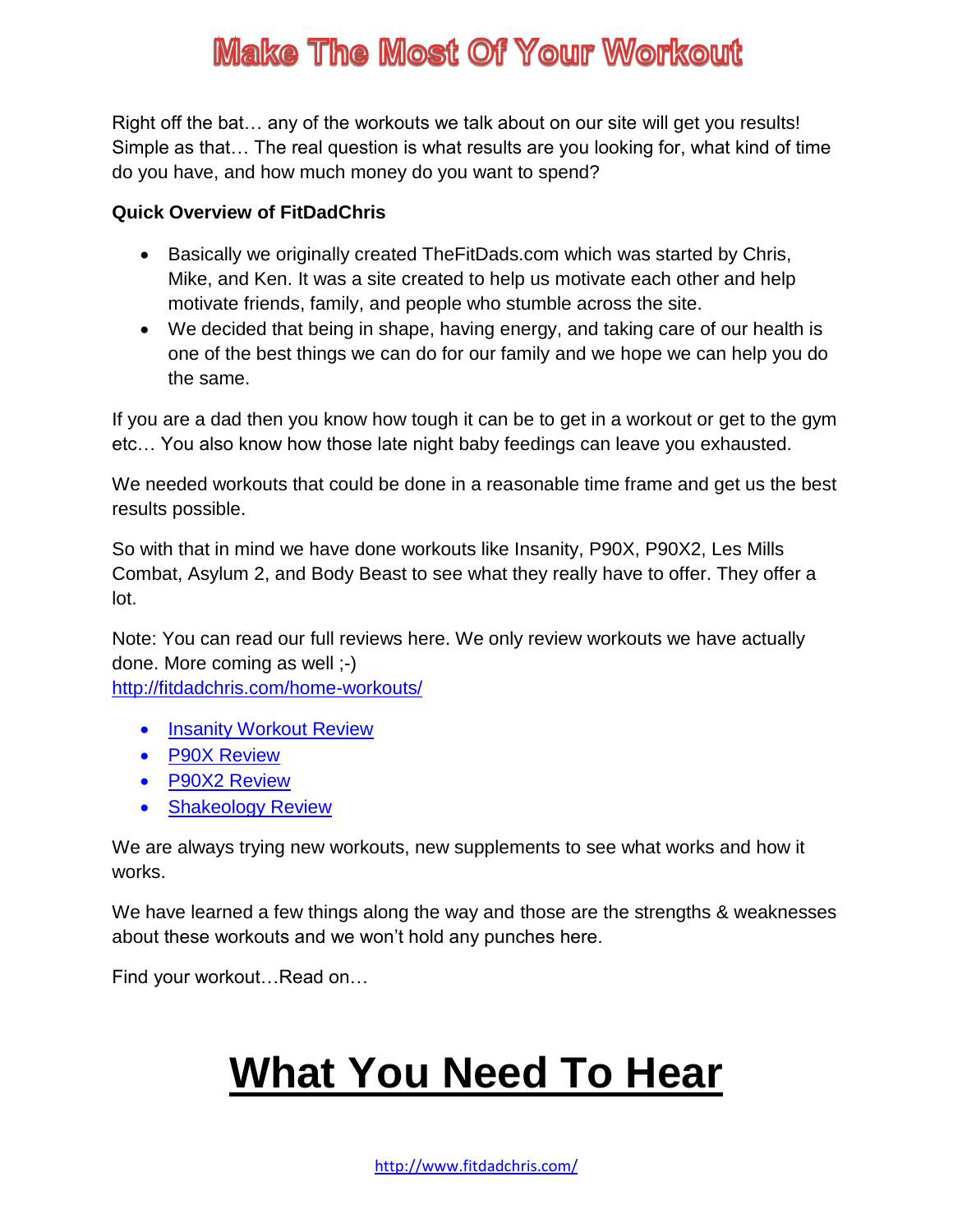We are focusing on 3 major questions we get from friends, family, and visitors to the site.

- 1. **What is your goal**? In the end this is probably the most important one. All these programs promise results of building muscle and burning fat, but in reality some do it better than others.
- 2. **Where are you now**? What is your current fitness level? If you walk up stairs are you huffing and puffing? When is the last time you had sweat dripping off your forehead? When you see the commercials for P90X, Insanity, etc… you are told it is hard, but you don't really learn about alternatives. They also don't tell you a lot of the common problems that most people will face. Why would they? They are all great products, but that would probably hurt sales. Learn from our experiences to avoid mistakes and get the most out of any workout!
- 3. **Budget**! How much are you looking to spend?

The one thing we have learned is that there is not a one size fits all solution.

Let's get rocking and rolling!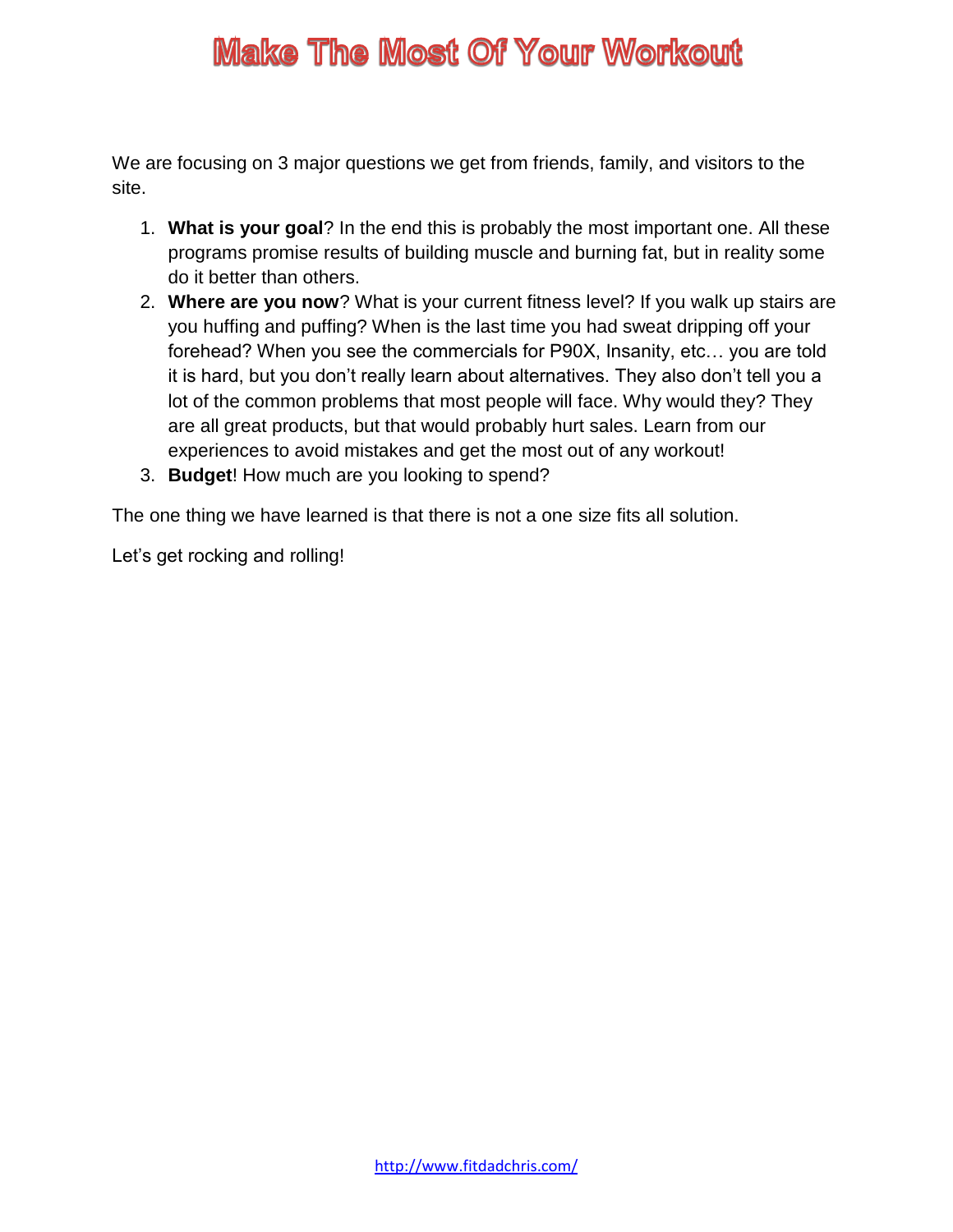# **Your #1 Consideration What Is Your Goal?**

Like any situation you get yourself into, what is the end game you are looking for? How do you want to look? Are you looking to bulk up or do you want to lose fat as fast as you can?

Think about the body type you desire. I will tell you this, if you want a huge jacked up bodybuilder look, none of these programs will get you there…. although Body Beast will lay a good foundation.

If there is one thing to realize about these workouts is that while it is possible to burn fat and build muscles at the same time certain programs do it better than others.

Here we go…

#### **Best Programs for Fat Loss**



If you are looking to turn your body into a fat burning inferno then you have to check out [Insanity!](http://fitdadchris.com/insanity-workout-review/) This program is made to get you burning fat and getting toned. You will get stronger, but you will not build huge strength with this workout.

There are no weights involved. All you need is your body, a good pair of cross trainers, water bottle, and a towel to wipe out the dripping sweat that will be pouring out of you!

Insanity is a 60 day program. If you are looking to lean out quickly this is the program for you!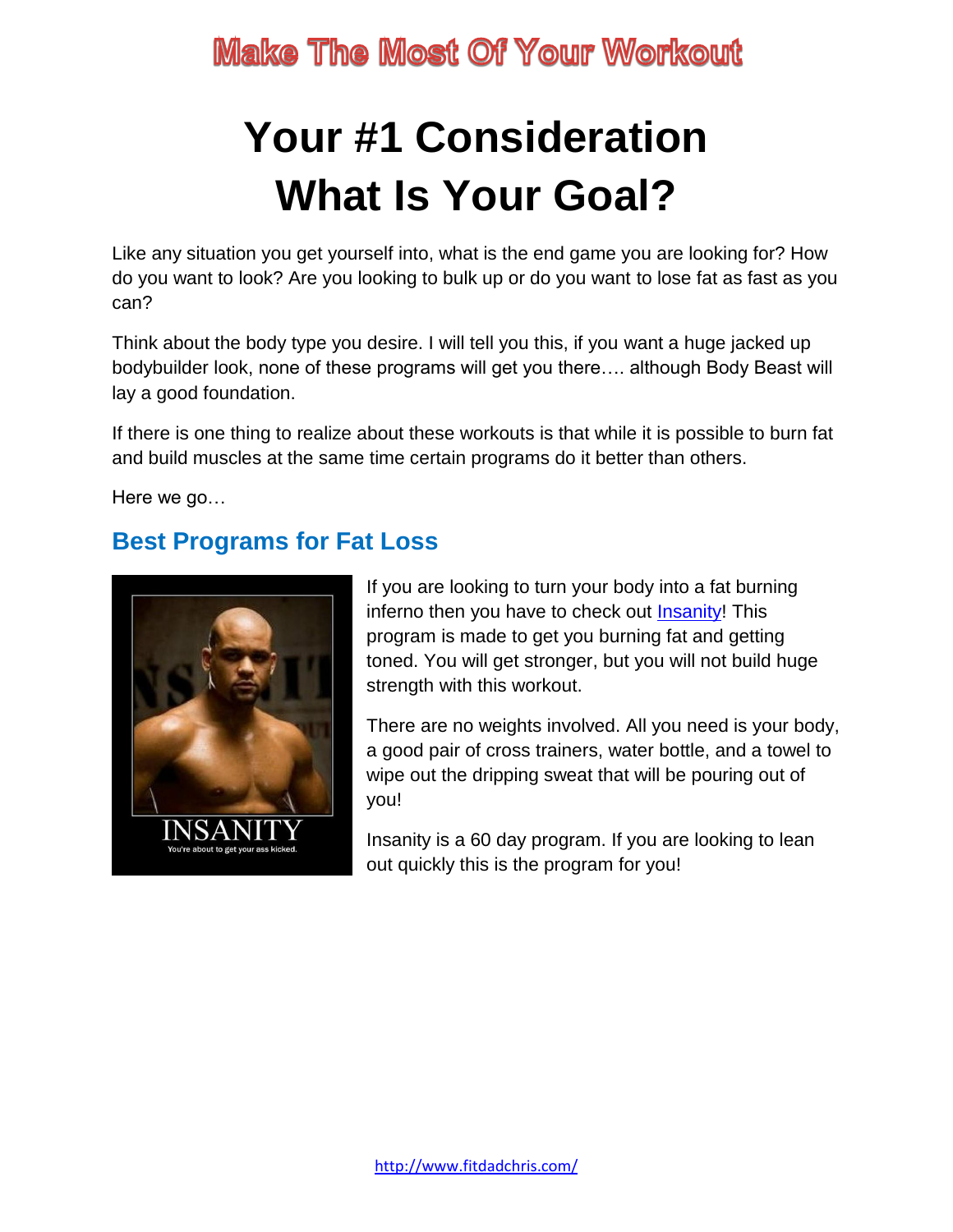#### **Best Program for Building Muscle**



If you want to build muscle there are a few programs that will do that for sure. For most people who are really looking to build some muscle, lose fat, and get stronger I tell them go for [P90X.](http://fitdadchris.com/p90x-workout-review/) P90X has it all, you are lifting weights, doing cardio moves, some yoga, and you are doing a lot of pull-ups and chin ups. "Don't' worry there are variations built in"

P90X is a 90 day workout. There is also **P90X2** as well as **Body Beast**. I am in the middle of P90X2 as we speak and it is a pretty intense workout. If you are in good shape and looking for something to give you

an edge then give P90X2 a chance. Talk about building a strong core! Body Beast is intense. The things we hear from people are things like… wow I puked after the first two workouts, or I could not lift my arms. Now that is a good workout.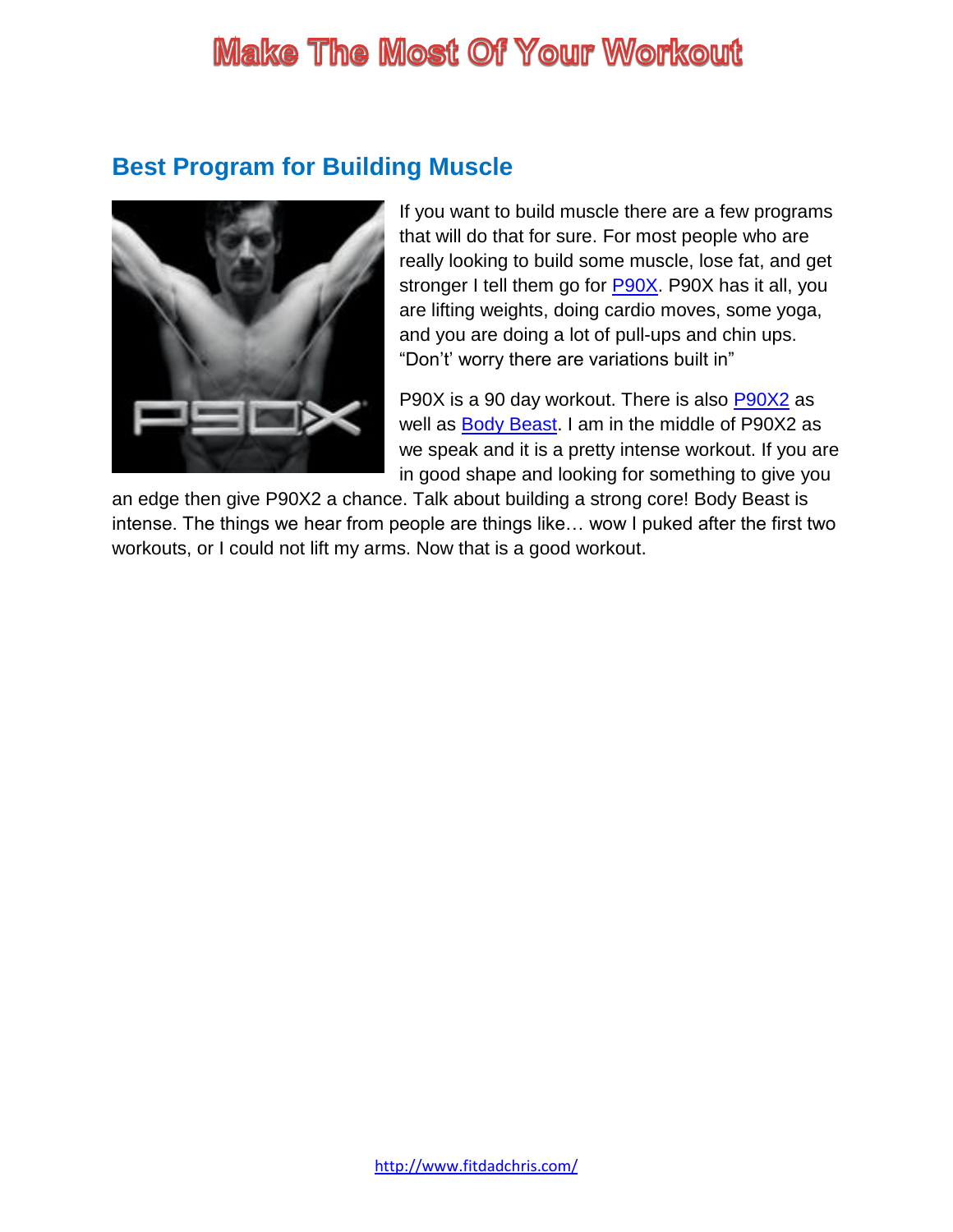# **Consideration #2**

# **Where Are You At With Your Fitness Level?**



Like the question asks… what is your current fitness level? All the programs we talked about here are pretty damn intense and that is why they work. If you are super unfit and looking for a "quick fix" then these programs are probably not for you… right now.

You did notice I said "**right now**" right? If you are way out of shape I do have some good news. Most of the workouts do have modifications in them so they are not as intense. You can also take breaks… push the pause button. Heck even now when I do Insanity I will sometimes stop… count 10-15 seconds then get back into it. We all need breaks.

If you are uncertain about the above workouts you can take a look here.... Compare [Beachbody Workouts](https://www.teambeachbody.com/checkout/-/checkout/challengepack?referringRepId=138818) this will lay out all the available Beachbody Workouts. I have not done all of them, but would recommend them for sure since I have never had a Beachbody workout that was not quality. If you are a true beginner your best bet might be the Power 90 workout. In fact that was the first workout I did back in 2001.

At the end of the day you could tackle all the workouts, it just might take you a bit longer to get in the groove. Here is a sample workout below you can follow for a few weeks, that will get you better prepared for any of the above workouts.

| |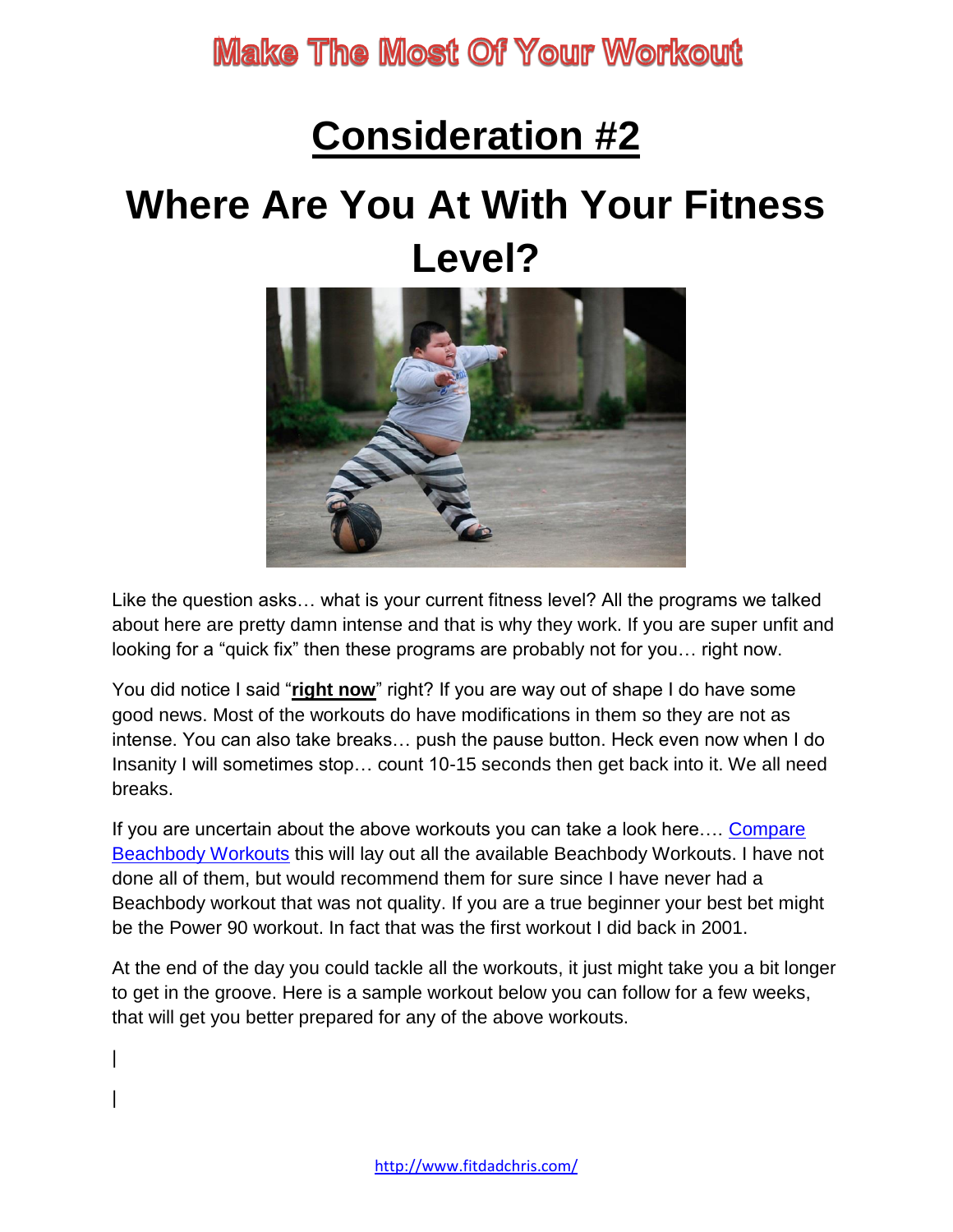Do this for a week or two.

- Air Squats x10
- Push Ups x10
- Lunges x10
- Crunches x10
- Lunges x10
- Burpess x10

I would say try doing that for 3 sets... so you do all the moves in a row 10 times each for 3 times. You can google each move to see what they are.

If you were to do this 2 or 3 times a week for 1-2 weeks it would at least get you a bit more geared up and maybe help with a bit less soreness.

#### **Speaking of Soreness**

Here is the deal… you are going to get sore. No doubt about it. I still remember the first day after I did Insanity when I just about fell over when I stepped out of my bed. For most people you are going to have to battle it out for about 2-3 works before the intense soreness stops. The great thing is that soreness is **CHANGE**! It is your body adapting and change is coming! Sure you will get sore again, but never as much in those first few weeks.

Most of the workouts do touch on a good recovery workout so make sure you never skip a recovery workout. It is not all about beating up your body, you need to take the time to recovery and rest as well. Over the next few weeks I will try to send out some great info on recovery and what to do. Out of all the workouts I have done [P90X2](http://fitdadchris.com/p90x2-review/) has the best recovery workout.

The biggest take away is nutrition and rest. Make sure you are eating healthy, taking supplements like **Shakeology** and get a good 7-8 hours of sleep every night.

I will be sending out some great info on nutrition as well. Remember Abs are made in the kitchen! You are what you eat!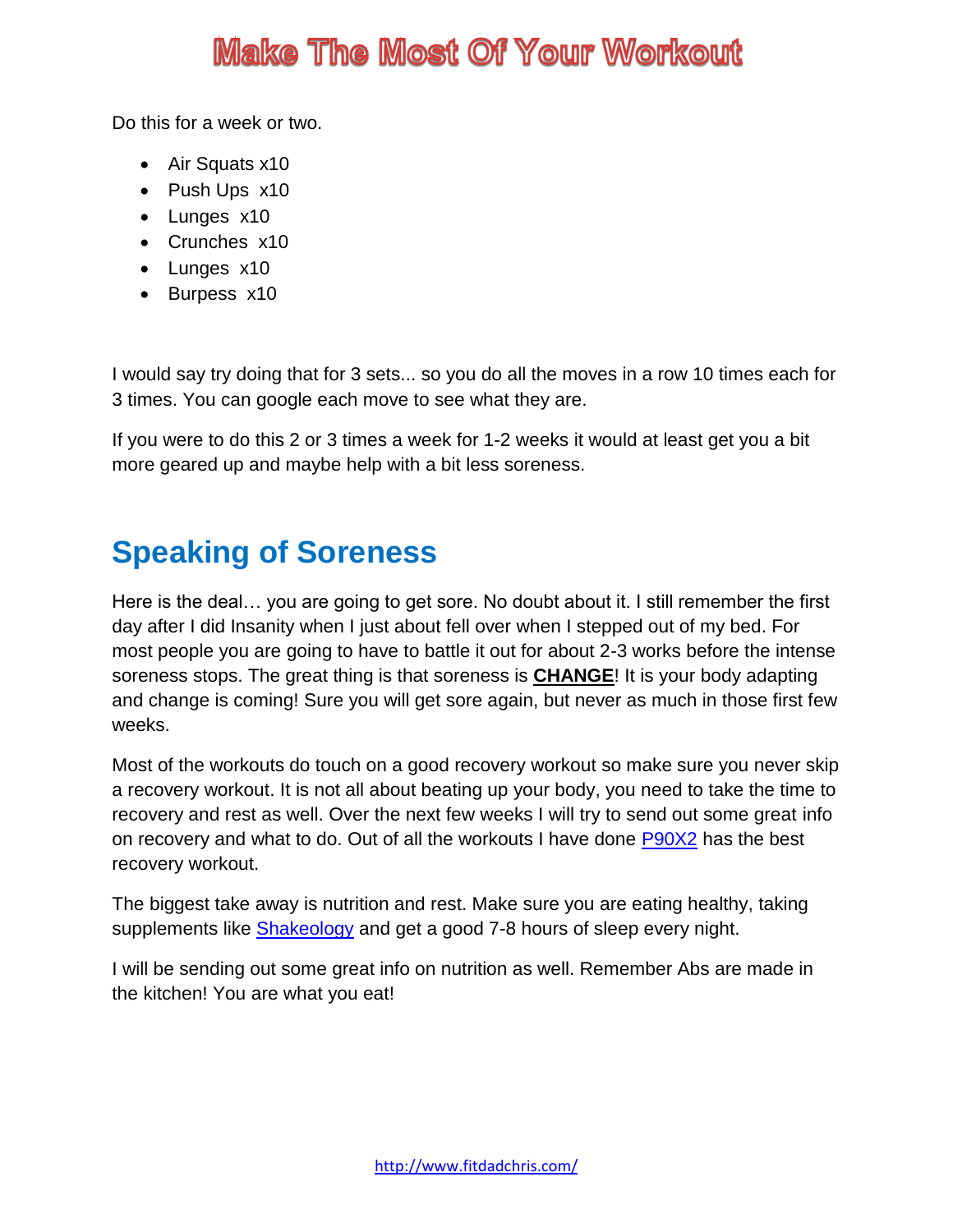#### **Joint Health & Issues**

The one thing you will never here is that some of the workouts might be tough on your joints. I would say [Insanity](http://fitdadchris.com/insanity-workout-review/) is the toughest on your joints since you are doing a lot of jumping and bouncing around. I had no issues with joint pain, but there were a few moves that did not agree with me so what did I do…

- 1. **Modification to the Max!** You cannot be afraid to modify a move. For instance with Insanity the Power Jumps really hurt my hip joint so I would just jump straight in the air. I was still moving and getting my heart rate up. I didn't just stop because I could not do it. Insanity does not give you modifications the other workouts do so if you do have some joint issues you might be better off with [P90X,](http://fitdadchris.com/p90x-workout-review/) [P90X2,](http://fitdadchris.com/p90x2-review/) or [Body Beast](http://fitdadchris.com/body-beast/)
- 2. **You must FOCUS on FORM** With all the workouts there will be a learning curve when you first start. Remember you have a pause button and you can go back if a move does not feel right. Focus on the form and get that down before you go for speed. There is no sense in using bad form and getting hurt. I will usually watch the DVD's a bit and skip through them to get an overview before I start a workout for the first time.
- 3. **You have to know your limitations**  You will pick up a lot of one liners in both [Insanity](http://fitdadchris.com/insanity-workout-review/) & [P90X.](http://fitdadchris.com/p90x-workout-review/) Take it from Tony though… "*Do your best & forget the rest*" Don't get frustrated if you cannot keep up with the people on the DVD's. They have done the workouts and know what is going on. Do your best and you will see results!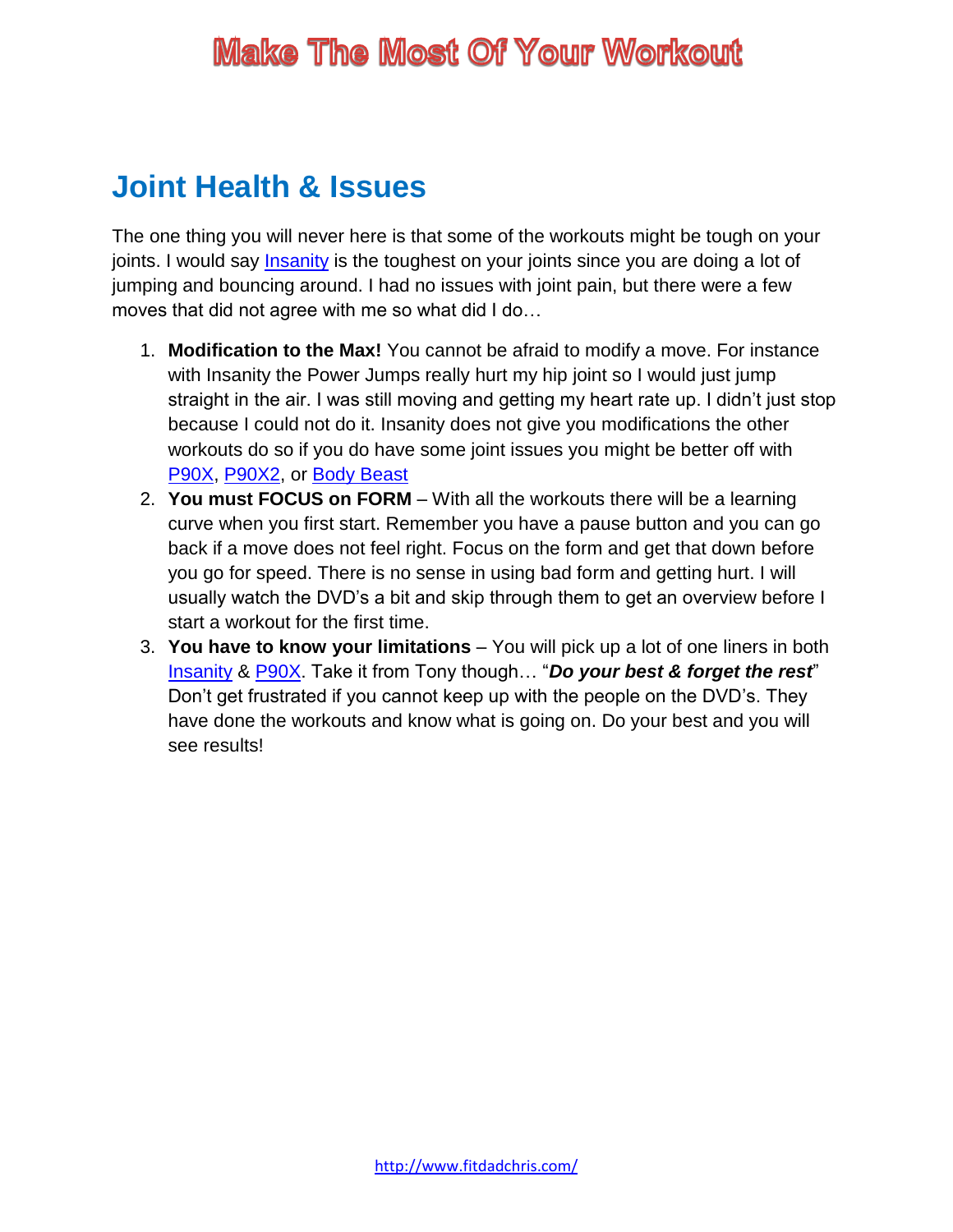# **Consideration # 3 What Is Your Budget?**



How much are you willing to spend on a workout? I like to look at it this way. What does a gym membership cost you? What would it cost you to get a personal trainer to show you these routines. I think we could all agree it could easily cost you \$1000's of dollars with gym and trainer fees.

Here is a breakdown of the following programs. You can also pay in 3 separate payments…

- **[P90X](http://fitdadchris.com/p90x-workout-review/) -** \$119.85 + Tax/Shipping Total = \$141.73
- **[P90X2](http://fitdadchris.com/p90x2-review/) -** \$119.85 + Tax/Shipping Total = \$141.73
- **[Insanity](http://fitdadchris.com/insanity-workout-review/) -** \$119.85 + Tax/Shipping Total = \$141.73
- **[Les Mills Combat-](http://fitdadchris.com/les-mills-combat-review/)** \$59.85 + Tax/Shipping Total = \$72.19
- **[Body Beast](http://fitdadchris.com/body-beast/) -** \$89.95 + Tax/Shipping Total = \$106.25
- **[Asylum 2](http://fitdadchris.com/insanity-asylum-2-review/) -** \$59.85 + Tax/Shipping Total = \$72.19

#### **Hidden Costs?**

 Just know if you do decided to get P90X or Body Beast you will need some other equipment like weights, resistance bands and a pull up bar if you choose so. For Les Mills Combat you just need a few dumbbells and for Insanity you just need yourself.

#### **Look Below & I Will Show You How To Save The Most \$\$\$ Possible.**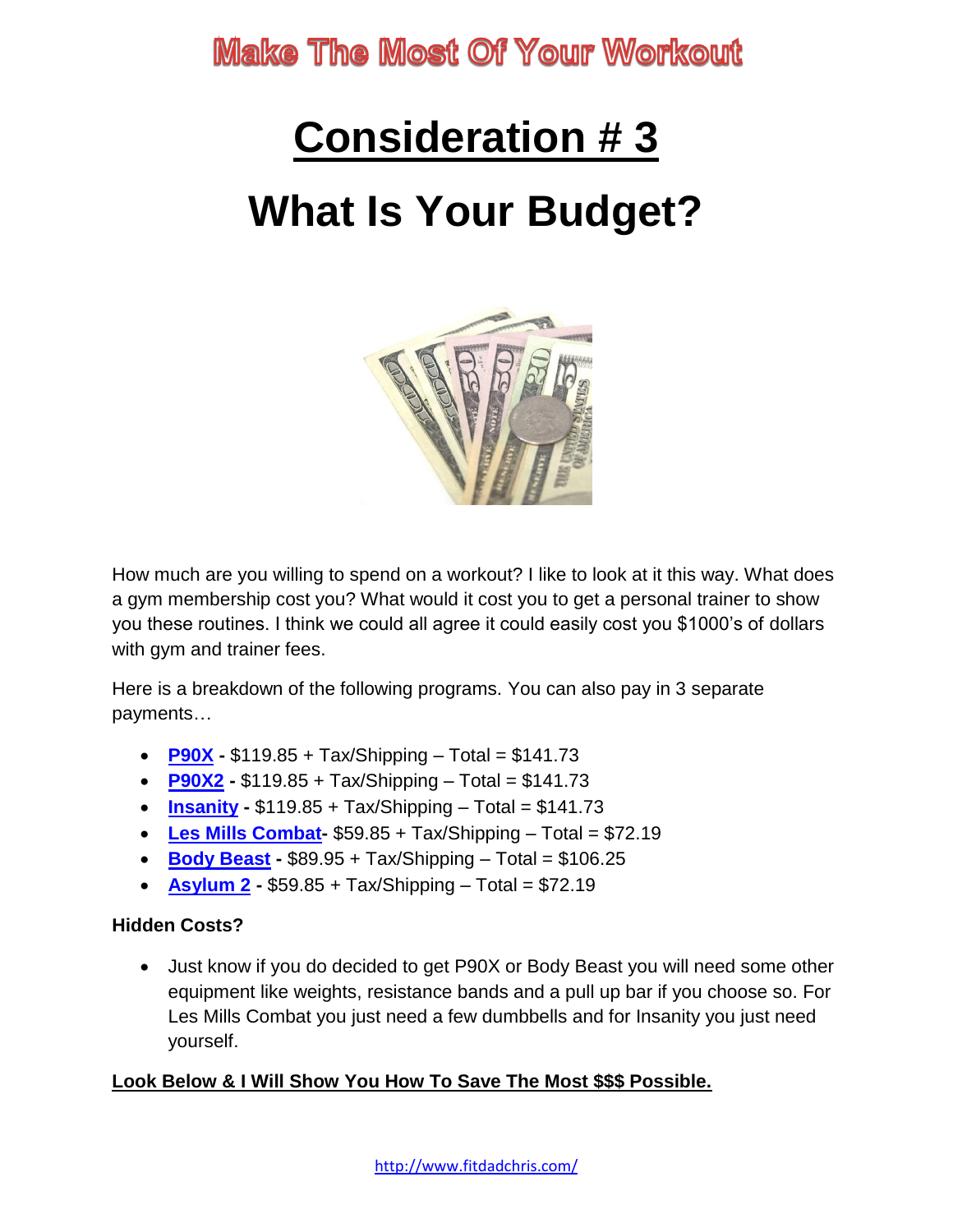## **Saving Money On Beachbody Products**

There are a few ways you can save money on Beachbody Products.

**Challenge Packs** - If you just want to get in and go then a Challenge Pack is your best option. Again go click this link… [Compare Beachbody Challenge Packs](https://www.teambeachbody.com/checkout/-/checkout/challengepack?referringRepId=138818)

 You can compare all the workouts and save about \$50 - \$100 depending on the workout you choose. You will also get [Shakeology](http://fitdadchris.com/what-is-shakeology/) which is a great meal replacement which will help you with your nutrition goals.

#### **Club Membership – Save 10% On All Purchases**

- By becoming a Club Member you can save 10% on all purchases and you get personalized meal plans for your goals, VIP access to your favorite trainers and Beachbody experts including live video chats.
- Club Membership is billed **\$38.87 quarterly**

#### **Become a Beachbody Coach – Save 25% On All Purchases**

- At TheFitDads we are all coaches and we all save 25% on our workouts and our monthly Shakeology orders plus anything else we order. Being a coach really is the best bang for your buck. You not only save money on workouts and supplements, but when someone asks you how you got in great shape you can send them to your Beachbody Site and sell them a workout or a supplement. You make 25% off of any sales. So a sale of P90X or Insanity would earn you \$30 and if you sold Shakeology which is typically a monthly purchase you could make \$30 a month off one customer. See how that can add up? You can read all about being a coach here<http://fitdadchris.com/become-a-beachbody-coach/>
- **Costs ?** To become a coach there is a one-time \$39.95 sign-up fee which gets you your business starter kit. This fee is waived if you purchase a Challenge Pack on sign up. Well worth it in my opinion. There is also a \$15.95 a month Coach Fee. This gets you access to your back office as well as 3 of your own websites to promote with.